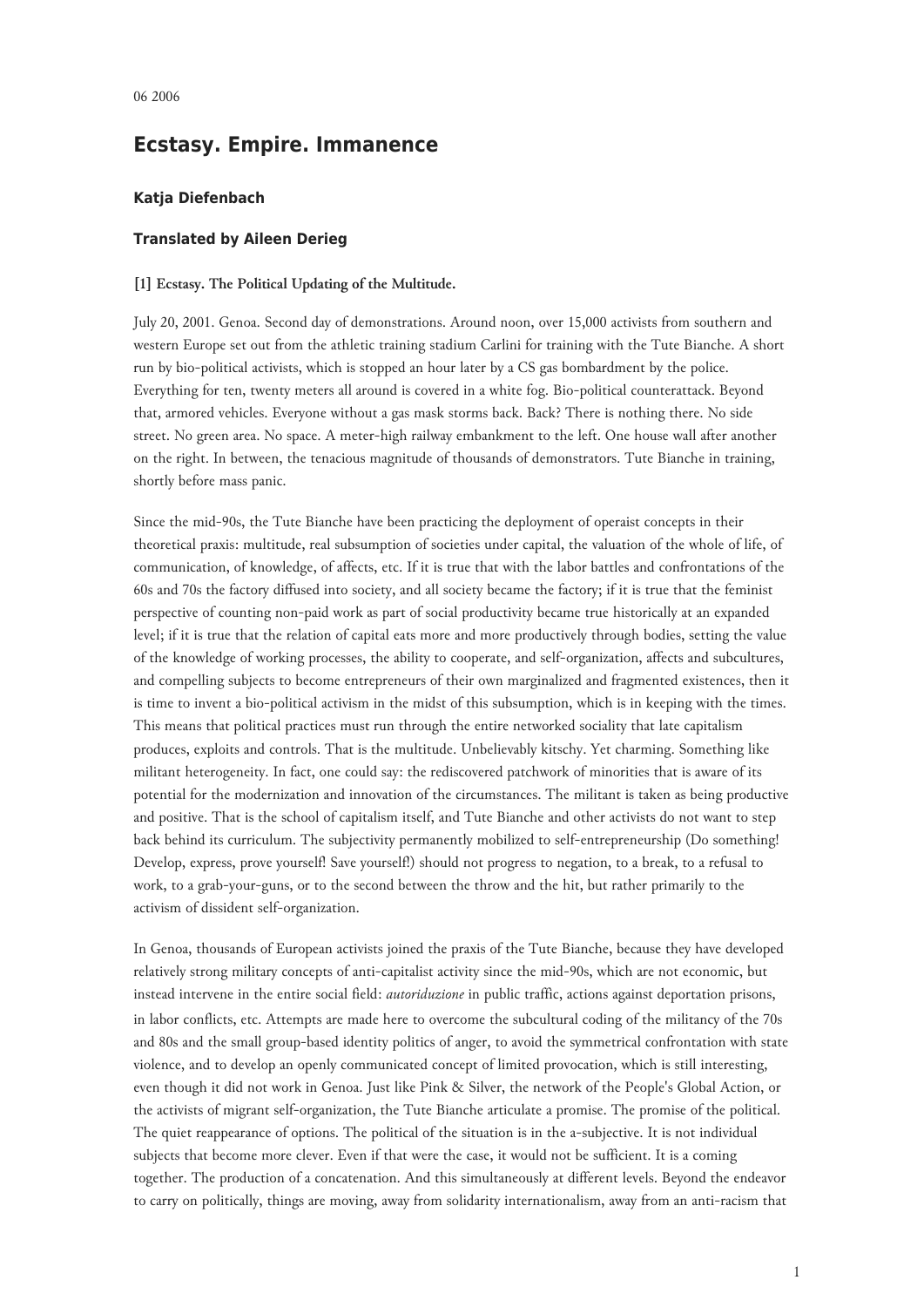functions as a renewed identity politics for an autonomous left, away from the notion of support and advocacy, away from the lofty authenticity of the streetfighter.

In the Federal Republic of Germany, it is not People's Global Action, Pink & Silver, Indymedia, The Voice or the bordercamp groups that have become echo chambers for this renewed feeling of the political, but rather Attac. Its momentary strength is an effect of the situation, an expression of the diffuse potentiality of new internationalist practices. The formation of an extra-parliamentary social democracy slows down this situation, charges it with left-wing Keynesianism, blocks the political with state-oriented regulation policies and concentrating on the deceleration of the financial markets. In comparison with Attac's sedation of the political, the Tute Bianche are ecstasy.

#### **[2] Empire. The Possibility of Non-Multitude.**

Three months later. New York. Bad timing. Since September 11, 2001 a process of negative politicization, subtractive politicization, is becoming visible, in which the social developments for emancipatory change are being hermetically sealed. This turns a bizarre spotlight on the optimism of the operaist theory of Empire. Its messianic analysis of the possible future of immaterial workers and a migrating multitude skips too lightly over the political situation of post-fordist subjects that vote for Schill, FPOe or Forza Italia. It gives too little weight to the dynamic of transformation, with which fordism ended up in a crisis in formerly colonized states, without ever having become established.

As though it were sufficient to name the violence of Empire, only to return to the pathos of the communistic multitude, that fortunate heir to the development of productive force and bio-politics, who realizes the militant relation in the deterritorialization movement of capital. The beautiful and perhaps really so untenable kitsch of the militant greatness of the subject: *"The Vogelfrei is an angel or an intractable demon. And here, after so many attempts to transform the poor into proletarians and proletarians into a liberation army [...], once again in postmodernity emerges in the blinding light of clear day the multitude, the common name of the poor. It comes out fully in the open because in postmodernity the subjugated has absorbed the exploited ... "* (Hardt/Negri, Empire, 158)

The projects of gaining industrialization, of import substitution, of nation-state development dictates to fordism are transforming themselves like the real-socialist states in the direction of a capitalist empire. As in the north, in the gigantic poverty economies of the south, of shadow economy and home-working, in the mass misery of self-entrepreneurship on the street, a proto-communist multitude is only rarely visible, which has acquired the working means and the knowledge of cooperation productively. Instead, the material basis for the connection becomes evident, which the neo-liberal self-entrepreneurship of the poor and the rich can enter into with racist, political-religious and ethnic ideologies.

On September 11, 2001, the discussion of a new internationalism was suddenly, completely unexpectedly over-determined, and as though someone had opened the door, the forms of expression of capitalist globalization became visible: the Empire and the possibility of the non-multitude.

### **[3] Immanence. The Question of Concatenation**

Instead of closing oneself up in negative analyses of societization, one could attempt to imagine the simultaneity of subjugation and potential emancipation - on this side of leftist messianism and its promise of *the blinding light of clear day* - and leave dialectical and historical-philosophical perspectives farther behind than Negri and Hardt. The new day is not coming, because it has already dawned. For the multitude exists. It is the immanent potentiality, which is imaginable, more so than with Negri and Hardt, as the a-subjective potential difference to power.